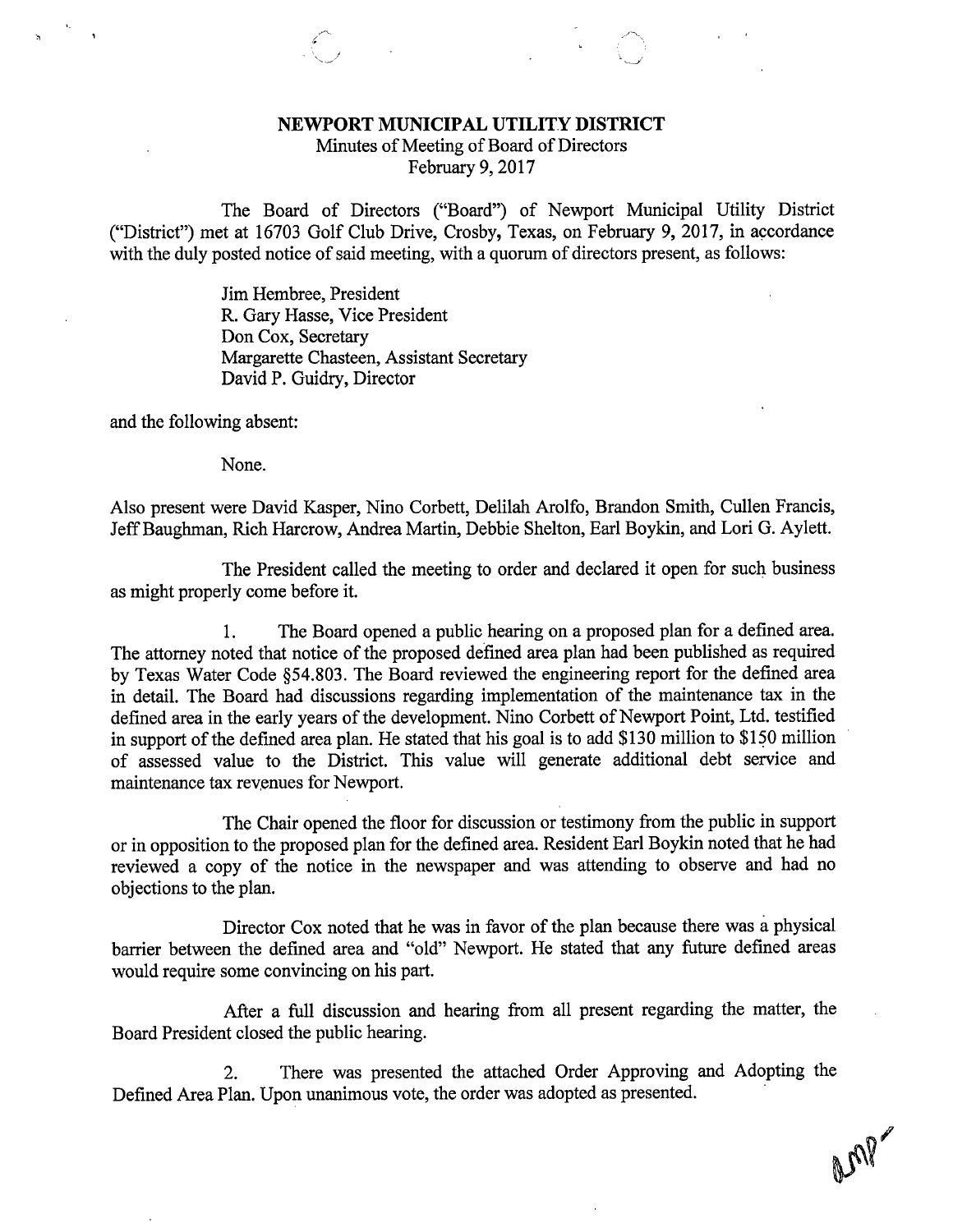3. There was presented the attached Order Calling Election for the Defined Area, and a Bond Election for the defined area. Upon unanimous vote, the order was approved as presented.

4. There was presented the attached Order Calling Maintenance Tax Election for the Defined Area. Upon unanimous vote, the order was approved as presented.

5. The Board discussed a proposed Order Calling a Bond Election for the entire District. The engineer reviewed proposed costs of development. He noted that all costs were proposed at 100% reimbursement plus developer interest. In addition, he had added an annexation project from Lennar and several District central plant facilities. The Board noted that the District still has \$19,815,000 of voted but unissued authority and discussed the matter in some detail. The Board noted that they would like an opportunity to review the engineer's report in more detail. The Board noted that it was not critical at this time to call a bond election for the entire District, as the District still had plenty of remaining voted authority. Accordingly, the Board tabled consideration of an Order Calling a Bond Election for the entire District.

6. David Kasper presented an engineer's report, copy of which is attached. Mr. Kasper reported that he received a request from a resident requesting a letter from the engineer on behalf of the District stating that the resident does not have any main lines on his property. Mr. Kasper will address the resident's request. Upon unanimous vote, the Board approved the engineer's report as presented.

7. The Board next reviewed the operations and maintenance report, a copy of which is attached. Brandon Smith reported on operations of the water system in the District. Ground water permitted through February 28, 2017 was 175.200 million gallons, and remaining ground water as of January 26, 2017 was 28.627 million gallons. Total ground water produced was 41.181 million gallons, while no surface water was produced. Billed water was 17.602 million gallons with an accountability of 80%.

Jeff Baughman reported on completed and pending work at the surface water treatment plant and Water Plant No. 1. Brandon Smith discussed in detail the chain and sprocket that need to be replaced on the clarifier at the surface water treatment plant and presented two quotes for the Board's review. The first quote was for \$3,660 to replace the chain and sprocket using standard materials. The second quote was for \$8,725 to replace the chain and sprocket using stainless steel. Upon unanimous vote, the Board authorized replacement of the chain and sprocket using stainless steel at a cost of \$8,725.

Brandon Smith reported on the status of the wastewater system in the District. Total flow for the month amounted to 30.560 million gallons, with an average daily flow of 0.985 million gallons. There was 8" of rainfall for the month. There were no violations noted at the facility.

Cullen Francis next reported on work completed at the wastewater treatment plant and District lift stations.

Brandon Smith reported on aeration basin repairs. The Board previously approved the work to be complete at a cost of \$11,000 to pump down three aeration basins. However, after